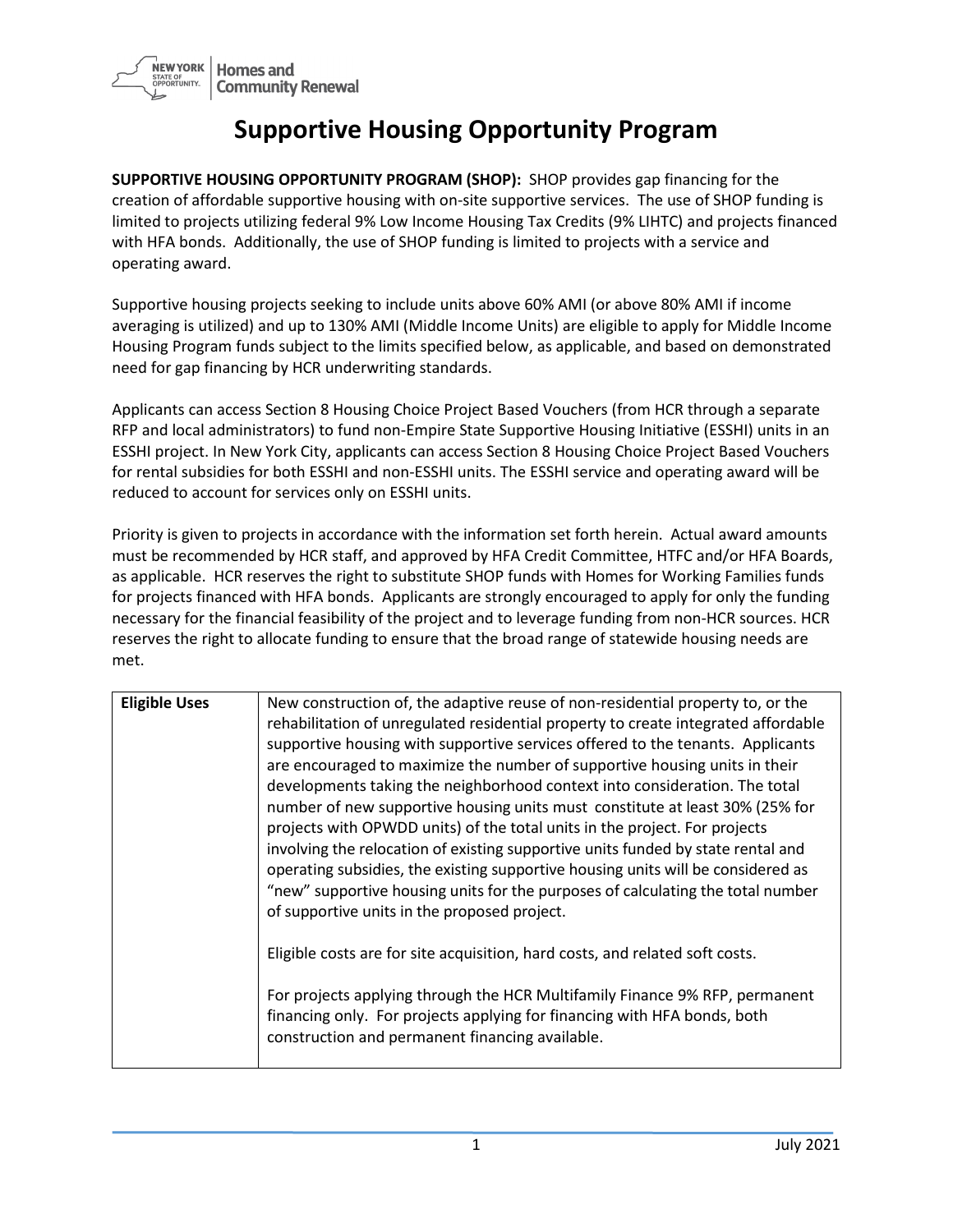| <b>Area Median</b>       | Up to 60% AMI or 80% AMI if utilizing 9% LIHTC Income Averaging.                                                                                          |
|--------------------------|-----------------------------------------------------------------------------------------------------------------------------------------------------------|
| <b>Income</b>            |                                                                                                                                                           |
| <b>Restrictions</b>      | For projects seeking funding under the Middle Income Housing Program (MIHP),<br>at least 10% but no more than 30% of the units in the project must be for |
|                          | households with incomes over 60% AMI (above 80% AMI if LIHTC income                                                                                       |
|                          | averaging is utilized) and up to 130% AMI. HCR will allow a reduced rent burden                                                                           |
|                          | to encourage middle- and moderate- income households to reside in                                                                                         |
|                          | economically distressed neighborhoods, such as a Qualified Census Tract (QCT)                                                                             |
|                          | or a project which is a component of a downtown revitalization effort. In such                                                                            |
|                          | cases, HCR will allow up to a 20% rent advantage for middle-income tenants. For                                                                           |
|                          | example, if the rent of a MIHP unit is set at an 80% AMI affordability level, it may                                                                      |
|                          | be rented to households up to 100% AMI. Projects outside of a QCT or which are                                                                            |
|                          | not a component of a downtown revitalization effort must be able to achieve                                                                               |
|                          | rents that are affordable to households with incomes of at least 80% AMI in                                                                               |
|                          | order to access MIHP funding.                                                                                                                             |
|                          |                                                                                                                                                           |
| <b>Per Unit</b>          | Projects with less than 50% supportive housing or leveraging funds from HPD,                                                                              |
| <b>Maximum Award</b>     | HHAP, or other City or State agencies for supportive housing units will not be                                                                            |
|                          | eligible for maximum SHOP subsidy amounts. The maximum SHOP subsidy                                                                                       |
|                          | amounts are expected only for projects unable to secure leveraged resources                                                                               |
|                          | and/or for projects where prevailing wages are required. All projects will be                                                                             |
|                          | evaluated on a case by case basis.                                                                                                                        |
|                          |                                                                                                                                                           |
|                          | For projects financed with HCR 9% LIHTCs                                                                                                                  |
|                          | New York City, Westchester, Nassau, and Suffolk Counties: Up to \$150,000 per                                                                             |
|                          | supportive housing unit and up to \$110,000 per other housing unit. Projects                                                                              |
|                          | leveraging funds from the City of New York are eligible for up to \$100,000 per                                                                           |
|                          | unit.                                                                                                                                                     |
|                          | Rest of State: Up to \$85,000 per supportive housing unit and up to \$60,000 per                                                                          |
|                          | other housing unit.                                                                                                                                       |
|                          |                                                                                                                                                           |
|                          | For projects financed with HFA bonds                                                                                                                      |
|                          | New York City: Up to \$200,000 per unit for all residential units in projects where                                                                       |
|                          | at least 50% of the units are designated as permanent supportive housing.                                                                                 |
|                          | Projects leveraging funds from the City of New York are eligible for up to                                                                                |
|                          | \$100,000 per unit.                                                                                                                                       |
|                          | Westchester, Nassau and Suffolk Counties: Up to \$200,000 per supportive                                                                                  |
|                          | housing unit and up to \$160,000 per additional income restricted unit.                                                                                   |
|                          |                                                                                                                                                           |
|                          | Rest of State: Up to \$150,000 per supportive housing unit and up to \$95,000 per                                                                         |
|                          | additional income restricted unit.                                                                                                                        |
|                          | For MIHP financed units, up to \$140,000 in MIHP per unit in New York City,                                                                               |
|                          | Westchester, Nassau & Suffolk counties, and up to \$95,000 in MIHP per unit in                                                                            |
|                          | all other counties.                                                                                                                                       |
| <b>Interest Rate and</b> | 0.5% interest-only paid during construction (only available for HFA-financed                                                                              |
| <b>Loan Terms</b>        | projects) and permanent. Minimum of 30 year term, maximum of 50 years.                                                                                    |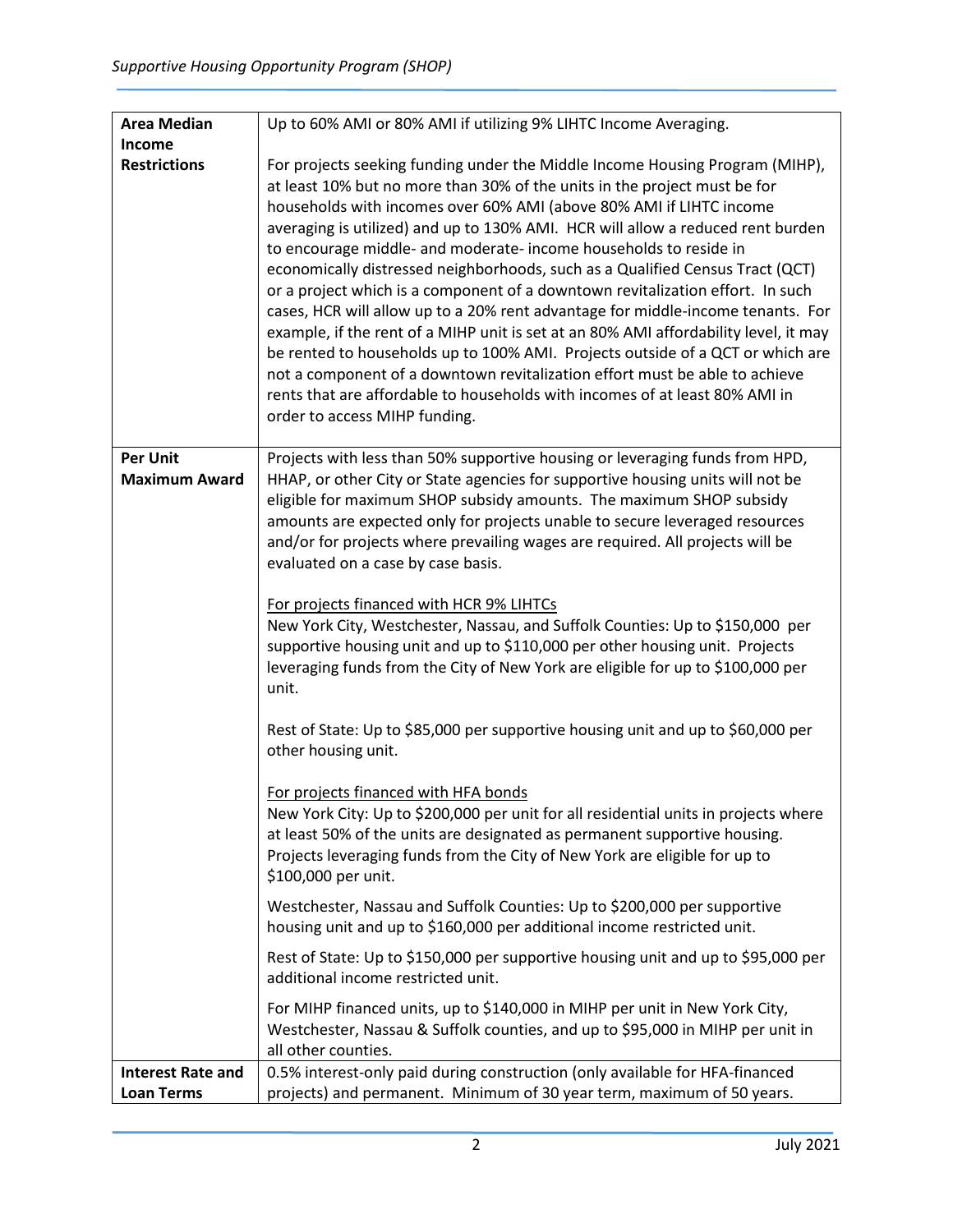| <b>Supportive</b><br><b>Services and</b><br><b>Operating</b><br><b>Funding</b><br><b>Priorities</b> | All projects must have a service and operating award or plan. Projects applying<br>through the Multifamily Finance 9% RFP must meet the specific requirements<br>and definition of supportive housing as set forth in the 9% LIHTC Qualified<br>Allocation Plan.<br>HCR anticipates that the operating funding from the services and operating<br>source will at least cover real estate maintenance and operating expenses for the<br>supportive housing units. Applicants should underwrite rents for supportive<br>housing units at an amount affordable to households earning at least 50% AMI.<br>Projects with ESSHI awards and projects which are comprised of at least 50%<br>supportive housing units will have priority.                                                                                                                                                                                                                                                                                                                                                                                                                                                                                                                                                                                                                                                                                                                                                                                                                                                                                                                                                                                                                                                                                                                                                                                                                                                                                                                                                                           |
|-----------------------------------------------------------------------------------------------------|--------------------------------------------------------------------------------------------------------------------------------------------------------------------------------------------------------------------------------------------------------------------------------------------------------------------------------------------------------------------------------------------------------------------------------------------------------------------------------------------------------------------------------------------------------------------------------------------------------------------------------------------------------------------------------------------------------------------------------------------------------------------------------------------------------------------------------------------------------------------------------------------------------------------------------------------------------------------------------------------------------------------------------------------------------------------------------------------------------------------------------------------------------------------------------------------------------------------------------------------------------------------------------------------------------------------------------------------------------------------------------------------------------------------------------------------------------------------------------------------------------------------------------------------------------------------------------------------------------------------------------------------------------------------------------------------------------------------------------------------------------------------------------------------------------------------------------------------------------------------------------------------------------------------------------------------------------------------------------------------------------------------------------------------------------------------------------------------------------------|
| <b>Target</b><br><b>Populations</b>                                                                 | The eligible target populations to be served under this program are families,<br>individuals and/or young adults who are both homeless and who are identified<br>as having an unmet housing need as determined by the CoC or local planning<br>entity or through other supplemental local, state and federal data, and have one<br>or more disabling conditions or other life challenges, including:<br>Serious mental illness (SMI);<br>٠<br>Substance use disorder;<br>٠<br>Individuals diagnosed with HIV;<br>٠<br>Victims/Survivors of domestic violence;<br>$\bullet$<br>Military service with disabilities (including veterans with other than<br>$\bullet$<br>honorable discharge);<br>Chronic homelessness (including families, and individuals experiencing<br>٠<br>street homelessness or long-term shelter stays);<br>Youth / young adults who left foster care within the prior five years and<br>٠<br>who were in foster care at or over age 16;<br>Homeless young adults between 18 and 25 years old;<br>٠<br>Adults, youth or young adults reentering the community from<br>$\bullet$<br>incarceration or juvenile justice placement, particularly those with<br>disabling conditions;<br>Frail elderly/disabled seniors, as defined in the ESSHI RFP;<br>Individuals with Intellectual/Development Disabilities (I/DD).<br>In accordance with the most recent ESSHI RFP, projects of 15 or more ESSHI<br>qualifying individuals, with 30 or more units in total serving applicable<br>populations, will be required to set aside 25 percent of designated ESSHI units<br>for high utilizer Medicaid member. The applicable populations are SMI,<br>substance use disorder, individuals disagnosed with HIV/AIDS, chronic<br>homelessnes, homeless frail elderly/seniors, individuals with developmental<br>disabilities. The ESSHI RFP located at https://omh.ny.gov/omhweb/rfp contains a<br>glossary for population definitions.<br>Definition of Homeless: In order to be considered homeless for the purposes of<br>this program, an individual must meet one of the following criteria: |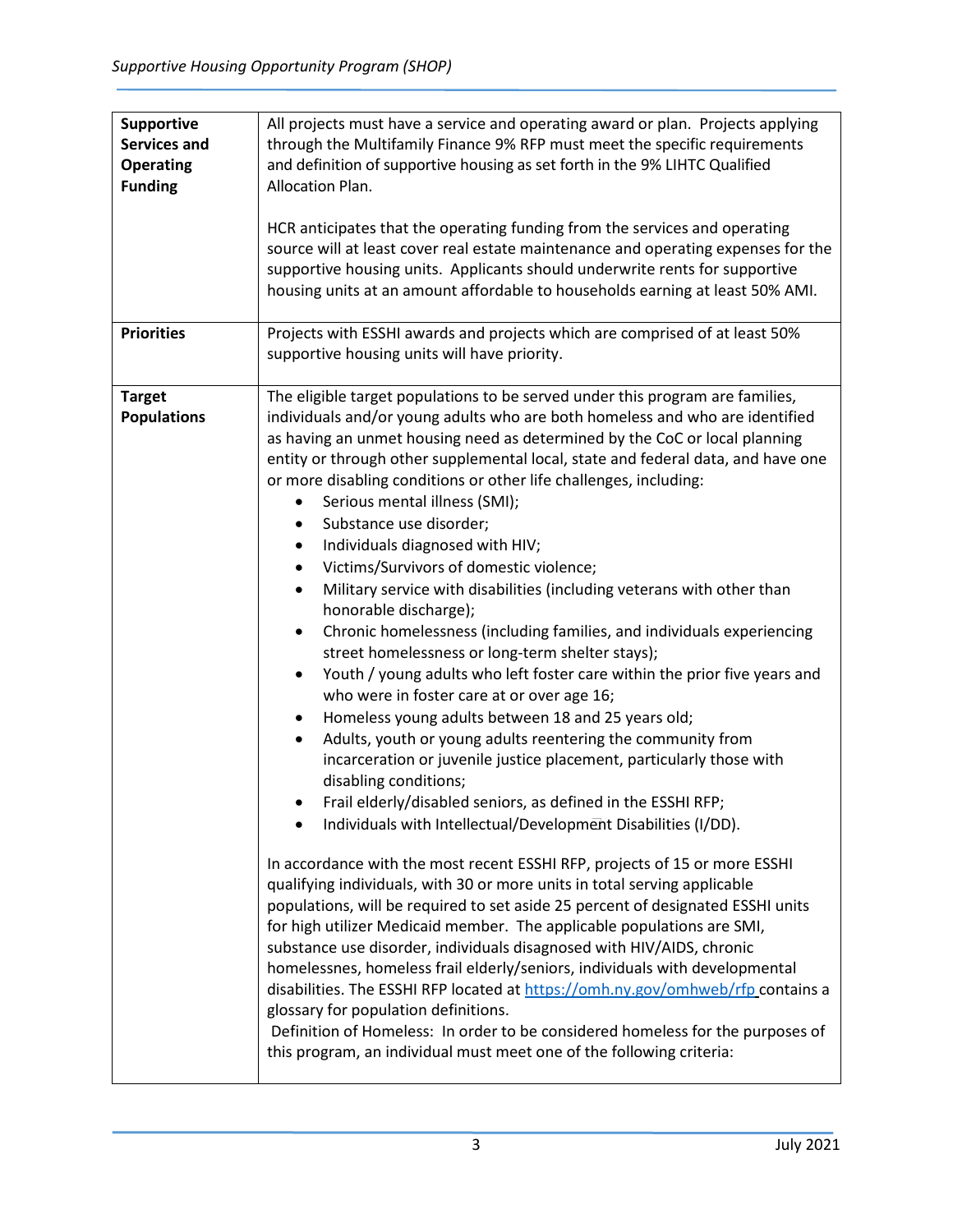|                     | (1) an un-domiciled person (whether alone or as a member of a family) who           |
|---------------------|-------------------------------------------------------------------------------------|
|                     | is unable to secure permanent and stable housing without special                    |
|                     | assistance. This includes those who are inappropriately housed in an                |
|                     | institutional facility and can safely live in the community and those               |
|                     | young adults, survivors of domestic violence, and individuals with I/DD             |
|                     | who are at risk of homelessness,                                                    |
|                     |                                                                                     |
|                     | (2) a youth or young adult who left foster care within the prior five years         |
|                     | and who was in foster care at or over age 16, and who is without                    |
|                     | permanent and stable housing,                                                       |
|                     | (3) an adult or young adult reentering the community from incarceration or          |
|                     | juvenile justice placement, who was released or discharged, and who is              |
|                     | without permanent and stable housing, or                                            |
|                     |                                                                                     |
|                     | (4) a young adult between the ages of 18 and 25 years of age without a              |
|                     | permanent residence.                                                                |
| Eligible            | Not-for-profit corporations or charitable organizations, or a wholly owned          |
| <b>Applicants</b>   | subsidiary of such corporations or organizations, or private for-profit developers. |
|                     |                                                                                     |
|                     | 80% of SHOP funding will be prioritized for developments controlled by not-for-     |
|                     | profit organizations. The following arrangements are acceptable demonstrations      |
|                     | of not-for-profit control:                                                          |
|                     |                                                                                     |
|                     | 100% Not-for-profit Development: Projects where the                                 |
|                     | sponsor(s)/developer(s) are not-for-profits. The project will be                    |
|                     | developed and owned by a not-for-profit or a partnership of not-for-                |
|                     | profits during construction and after conversion to permanent financing.            |
|                     | Turnkey Development: Projects where a not-for-profit partner is in a fee            |
|                     | development structure with a for-profit partner where the ownership of              |
|                     | the project is turned over to the not-for-profit provider after                     |
|                     | construction completion.                                                            |
|                     |                                                                                     |
|                     | Joint Ventures with Majority Not-for-profit Control: Partnerships                   |
|                     | between not-for-profit and for-profit entities where the majority                   |
|                     | ownership is by the not-for-profit (at least 51% ownership by the not-              |
|                     | for-profit of the controlling entity of the property owner). Such                   |
|                     | partnerships ensure that not-for-profit has day-to-day and long-term                |
|                     | management control over the properties.                                             |
|                     |                                                                                     |
|                     |                                                                                     |
| <b>Regulatory</b>   | Minimum 40 year regulatory agreement, maximum of 50 years.                          |
| <b>Agreement</b>    |                                                                                     |
| <b>Requirements</b> |                                                                                     |